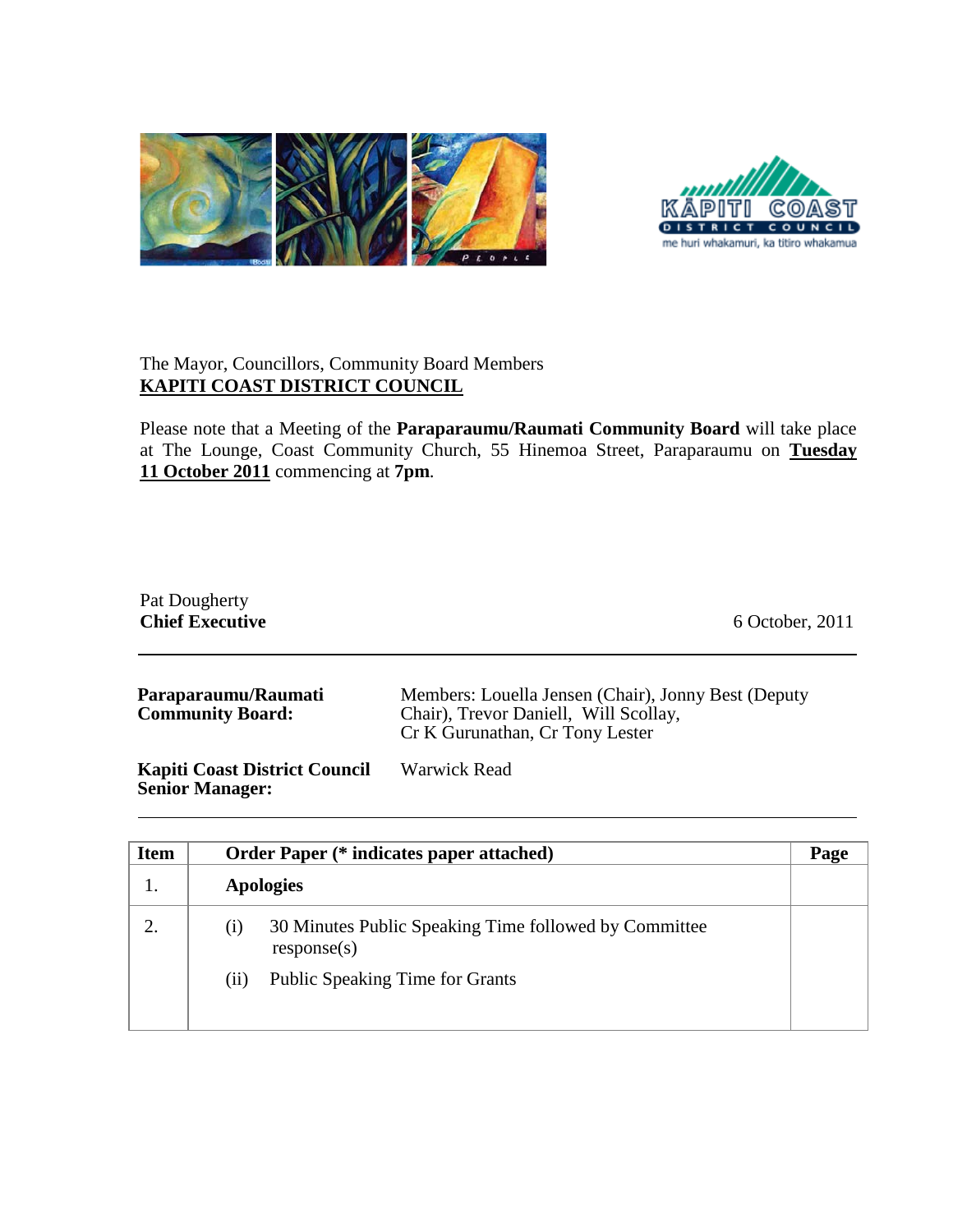| <b>Item</b> | <b>Order Paper (* indicates paper attached)</b><br>Page                                                                                                                                                                                                                            |  |
|-------------|------------------------------------------------------------------------------------------------------------------------------------------------------------------------------------------------------------------------------------------------------------------------------------|--|
| 3.          | <b>Members' Business:</b>                                                                                                                                                                                                                                                          |  |
|             | Leave of Absence<br>(a)                                                                                                                                                                                                                                                            |  |
|             | Matters of an Urgent Nature<br>(b)                                                                                                                                                                                                                                                 |  |
|             | Declarations of Interest Relating to Items on the Agenda<br>(c)                                                                                                                                                                                                                    |  |
| 4.          | ∗<br><b>Consideration of Applications for Funding (Fin-11-355)</b>                                                                                                                                                                                                                 |  |
| 5.          | ∗<br><b>Tower Lake Group Submission</b>                                                                                                                                                                                                                                            |  |
|             | <b>Minutes</b>                                                                                                                                                                                                                                                                     |  |
| 6.          | Minutes of Previous Meeting: 30 August 2011<br>∗<br>(a)                                                                                                                                                                                                                            |  |
|             | <b>Matters Under Action Report</b><br>∗<br>(b)                                                                                                                                                                                                                                     |  |
| 7.          | <b>Raumati Pool Consultation (Discussion)</b>                                                                                                                                                                                                                                      |  |
| 8.          | <b>Raumati Beach Town Centre Upgrade (CS-11-370)</b><br>$\ast$<br><b>Appendices</b>                                                                                                                                                                                                |  |
| 9.          | <b>Naming Policy Review (CORP-11-379)</b><br><b>Appendix 1</b><br>∗<br><b>Appendix 2</b>                                                                                                                                                                                           |  |
| 10.         | <b>Changes to the Community Grants Criteria (FIN-11-380)</b><br><b>Appendix 1 – Comparison (A3)</b><br><b>Appendix 1 – Comparison of Community Board Criteria</b><br>$\ast$<br><b>Appendix 2 - Accountability Report Back</b><br><b>Appendix 2 – Criteria for Community Grants</b> |  |
| 11.         | Draft Calendar of Meetings for 2012 (CORP-11-375)<br>∗<br>Appendix 1 – Calendar Jan-Dec 2012 (A3)<br>Appendix 2 - Paraparaumu-Raumati Meetings                                                                                                                                     |  |